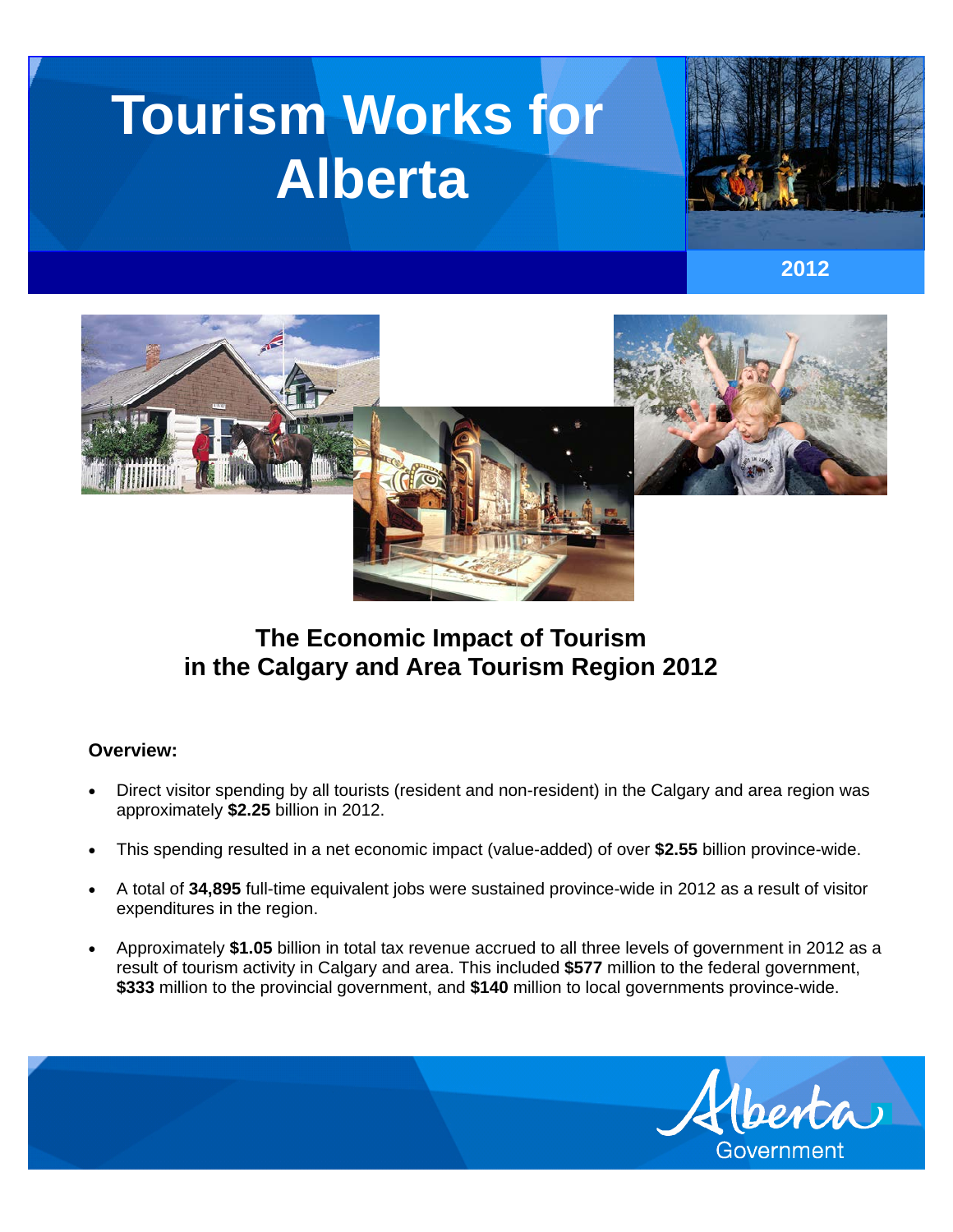# **What is Economic Impact Analysis?**

Economic impact analysis is used to determine the impacts of additional tourist spending primarily on employment, income (value-added) and government tax revenues in an economy. It provides a snapshot of the economy at a particular point in time based on the initial spending. It is based on the premise that initial or direct impacts alone are poor measures of the total impact of tourism on the economy. It is often the case that indirect and induced impacts are just as large, if not greater, than direct impacts and frequently involve sectors and activities distantly, but importantly, connected to the initial activity.

Let's suppose a tourist travels to Alberta and spends \$100 at a gas station. In an economic impact analysis, the focus is not on the amount of sales (in this case \$100), but rather the impact of those sales on the provincial/regional economy.

If you consider:

- **Direct Impact:** The gasoline station owner must take part of the \$100 spent by the tourist and buy more gasoline from a wholesale distributor, and pay wages and taxes.
- **Indirect Impact:** In the second round, the wholesale gasoline distributor buys additional items and pays salaries/wages with part of the \$100.
- **Induced Impact:** The gasoline station employees and the employees of the wholesale distributor spend part of their salaries on groceries, rent, automobiles, and so on.

This ripple effect based on the initial amount of tourist spending circulates throughout the economy and creates a "multiplier effect". In this analysis, the objective is to estimate and analyze the ripple effect of tourism spending in each tourism region and understand tourism's vital economic contribution to every region of the province.

#### **All economic impacts include direct, indirect, and induced effects.**

Sources:

Statistics Canada's 2012 International Travel Survey and 2012 Travel Survey of Residents of Canada Econometric Research Limited

For more information, please contact: Tourism Research and Innovation Branch Alberta Tourism, Parks and Recreation research.innovation@gov.ab.ca www.tpr.alberta.ca/tourism

ISSN: 1923-8827 ISBN: 978-1-4601-1833-7



2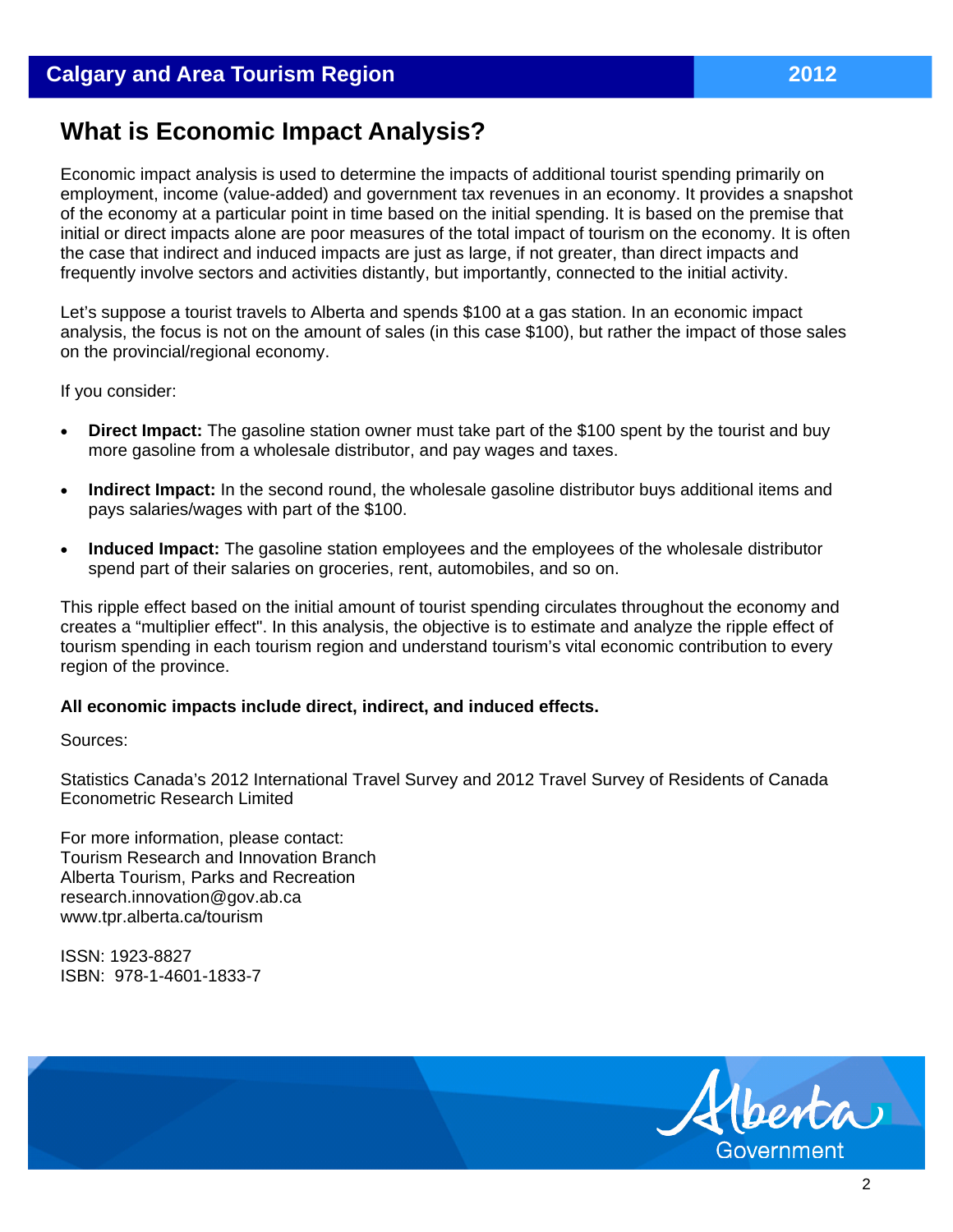## **Travel to the Calgary and Area Tourism Region by Visitor Origin, 2012**

In 2012, **8.57** million visits were made to Calgary and area by residents of Alberta, other parts of Canada, visitors from the United States and other international visitors. Direct tourism expenditures by these visitors were approximately **\$2.25** billion.

|                      | <b>Alberta</b> | <b>Other</b><br>Canada | <b>United</b><br><b>States</b> | <b>Other</b><br><b>International</b> | <b>Total</b> |  |  |  |
|----------------------|----------------|------------------------|--------------------------------|--------------------------------------|--------------|--|--|--|
| ('000s)              |                |                        |                                |                                      |              |  |  |  |
| Person-Visits        | 6,468          | 1,324                  | 427                            | 354                                  | 8,573        |  |  |  |
| Tourism Expenditures | \$1,139,231    | \$626,313              | \$241,364                      | \$242,405                            | \$2,249,313  |  |  |  |

Person-visits for domestic visitors include same-day and overnight, while international visitors include overnight visitors only.

#### **Person-Visits, 2012**

Residents of Alberta accounted for 76% of all visits to Calgary and Area. Visitors from other parts of Canada accounted for 15%, visitors from the United States accounted for 5% and other international visitors accounted for 4% of the visits to the region.